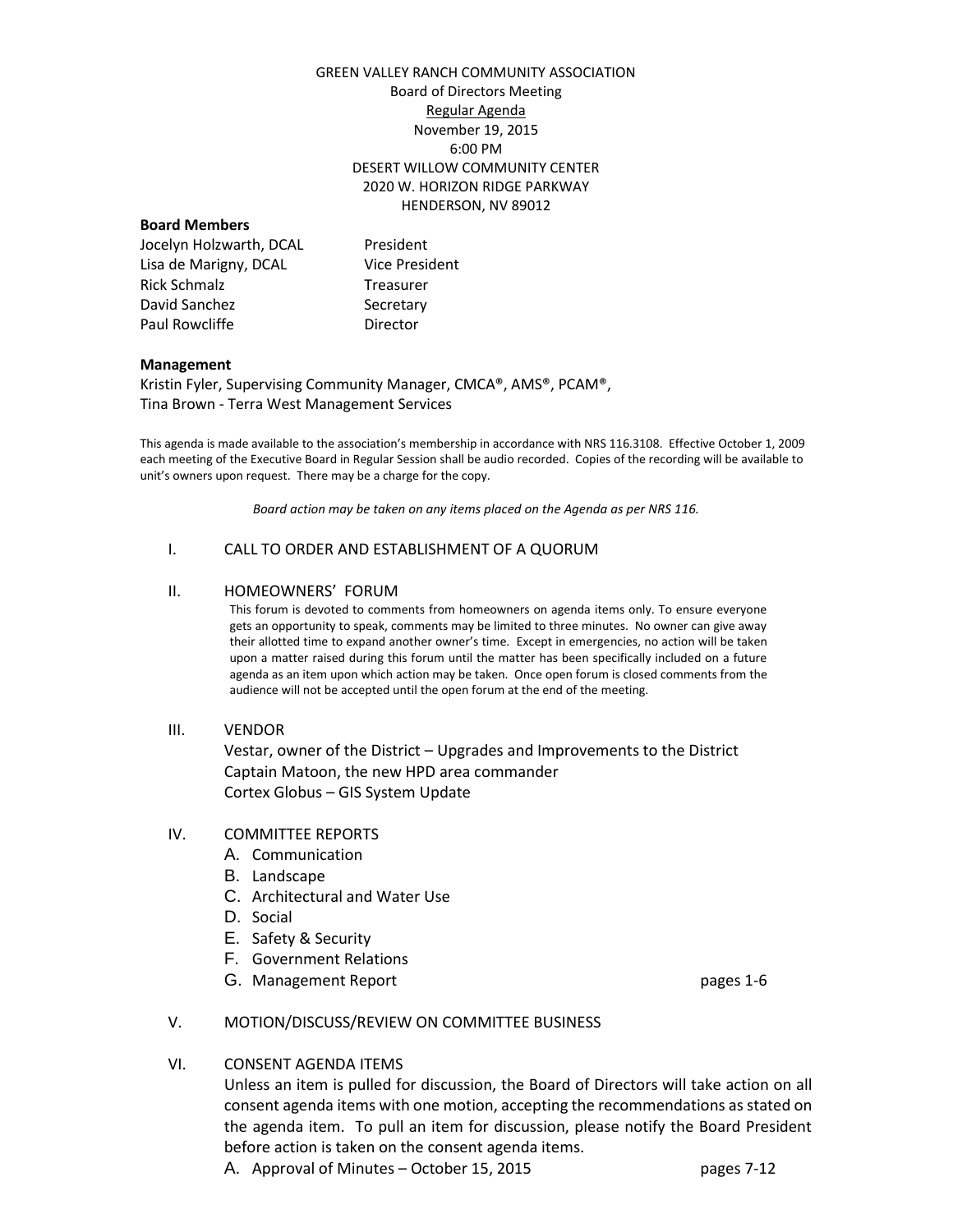| B. 2015 Approved Landscape Proposals Report              | page 13       |
|----------------------------------------------------------|---------------|
| C. Acceptance of Financials – September 2015 (Quarterly) | pages 14-148  |
| D. Review of Litigation Disclosure                       | pages 149-156 |
| E. Next Meeting - January 21, 2016                       |               |
| F. Annual/Election Meeting - December 3, 2015            |               |
| G. Organization Meeting - December 10, 2015              |               |
| H. Annual Calendar                                       | pages 157-158 |
| Priorities/Goals                                         | page 159      |
| Reserve Expense Report                                   | pages 160-162 |
| K. 2014 Reserve Projects moved to 2015                   | page 163      |
| 2015 Pending Reserve Projects                            | page 164      |
| M. 2016 Reserve Projects                                 | page 165      |
|                                                          |               |

- VII. Open Sealed Bids Motion/Discuss/Review to approve management to open sealed bids
- VIII. FINANCIAL

A. Treasurers Report

# IX. UNFINISHED BUSINESS

| A. Management Contract-Motion/Discuss/Review to approve a management |          |
|----------------------------------------------------------------------|----------|
| contract(Holzwarth)                                                  | page 166 |

B. Retrofitting two rest areas - Motion/Discuss/Review to approve/deny/postpone for retrofitting two rest areas (Schmalz) page 167

1. ISG - \$12,074.50 pages 168-173 C. Repair and paint ungated arches – Motion/Discuss/Review to approve/deny postpone for repair and paint all ungated Arches (Management) page 174

- 1. Intertex \$9,775 pages 175-181
	- 2. MK House \$32,335 pages 182-199
	- 3. RSI Builders \$18,544 pages 200-202 4. GB Group - \$14,240 pages 203-207
- D. Landscape refurbishment for Horizon entryway on Blackwood and two planters on Bobtail Circle – Motion/Discuss/Review to approve/deny/postpone for landscape refurbishment for Horizon entryway on Blackwood and two planters on Bobtail Circle (Schmalz) page 208
	- 1. Jaramillo \$18,135 pages 209-211 2. GTI - \$13,525 pages 212-228
- E. Monument Corner Palm, Landscape and Monument Lights Motion/Discuss/Review to approve/deny/postpone for lighting for monument corner palm, landscape and monuments (Schmalz) Page 229
- 1. ISG \$187,320 pages 230-258 F. Intent to Lien – Motion/Discuss/Review to approve/deny/postpone for management to do the intent to lien prior to sending file to collections (Board)

# X. NEW BUSINESS

- A. Staining of the Planters on Wingbrook Motion/Discuss/Review to approve/deny/postpone the re-staining of the planters on Wingbrook and Green Valley Parkway **pages 259-260**
- B. Iron Repair Motion/Discuss/Review to approve/deny/postpone the iron repairs from Intertex in the amount of \$1,020 pages 261-264
- C. 2015 Audit and Tax Return Motion/Discuss/Review to pages 265-268 approve/deny/postpone the 2015 audit and tax return by Hilburn and Lein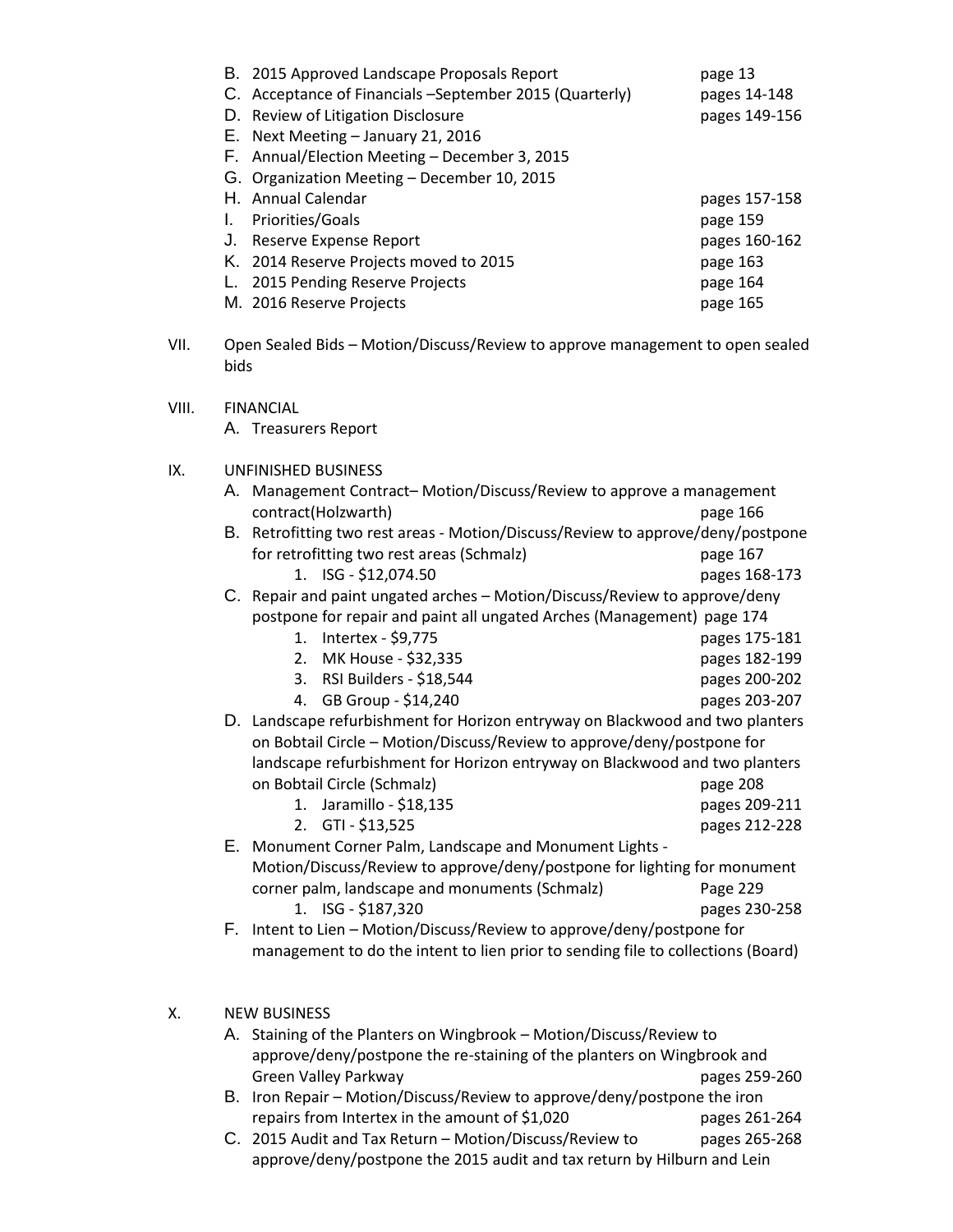- D. Extra Stock Lamp Heads Motion/Discuss/Review to approve/deny/postpone the extra stock lamp heads from ISG in the amount of \$4,515 pages 269-270
- E. Amazing Valley Lane Park (Reflections) new lighting Motion/Discuss/Review to approve/deny/postpone the new lighting in Amazing Valley Lane Park from ISG in the amount of \$7,770 pages 271-274
- F. Welding for light poles Motion/Discuss/Review to approve/deny/postpone the welding bid provided by ISG in the amount of \$4,940 page 275
- G. AMS Contract Motion/Discuss/Review to approve/deny/postpone the AMS contract with legal counsel changes
- H. Rescind the Appointments to the Landscape Committee and the Landscape Committee– Motion/Discuss/Review to rescind the appointments to the Landscape Committee and the approve/deny/postpone resolving the Landscape Committee at this time **pages 276-280**
- I. NV Illumination power loss Motion/Discuss/Review to approve/deny/postpone the NV Illumination proposal due to power loss Page 281
- J. Park Pro proposal for benches and pet stations down Friendship Park Trail Motion/Discuss/Review to approve/deny/postpone the Park Pro proposal for installation of benches and pet stations down Friendship Park pages 282-283
- K. Sunland Proposal for failed asphalt on trail behind Pacific Images Motion/Discuss/Review to approve/deny/postpone the Sunland proposal for failing asphalt **pages 284-285**
- L. Jaramillo's Proposal for landscape upgrade to Stoneybrook Motion/Discuss/Review to approve/deny/postpone the proposal from Jaramillo for Stoneybrook's landscape upgrade entitled by the pages 286-287
- M. Jaramillo's Proposal for landscape upgrade to Cottages Motion/Discuss/Review to approve/deny/postpone the proposal from Jaramillo for Cottages' landscape upgrade pages 288-289
- N. Jaramillo's Proposal for landscape upgrade to Richmond Motion/Discuss/Review to approve/deny/postpone the proposal from Jaramillo for Richmond's landscape upgrade pages 290-291
- O. Jaramillo's Proposal for landscape upgrade to Pacific Trace Motion/Discuss/Review to approve/deny/postpone the proposal from Jaramillo for Pacific Trace's landscape upgrade example to the pages 292-293
- P. Jaramillo's Proposal for landscape upgrade to Reflections Motion/Discuss/Review to approve/deny/postpone the proposal from Jaramillo for Reflections' landscape upgrade pages 294-295
- Q. Jaramillo's Proposal for landscape upgrade to Pavillion Pointe Motion/Discuss/Review to approve/deny/postpone the proposal from Jaramillo for Pavillion Pointe's landscape upgrade pages 296-297
- R. Jaramillo's Proposal for landscape upgrade to Castle Rock Motion/Discuss/Review to approve/deny/postpone the proposal from Jaramillo for Castle Rock's landscape upgrade pages 298-299
- S. Jaramillo's Proposal for landscape upgrade to Citrus Gardens Motion/Discuss/Review to approve/deny/postpone the proposal from Jaramillo for Citrus Gardens' landscape upgrade example to the pages 300-301
- T. Sun City MacDonald Ranch Room Rental Motion/Discuss/Review to approve/deny/postpone the contract with Sun City MacDonald Ranch room rental pages 302-303
- U. Intertex Proposal for repairs and paint of wall caps and pillar caps throughout the community – Motion/Discuss/Review to approve/deny/postpone the proposal from Intertex for repair and paint of wall caps and pillar caps throughout the community example of the community pages 304-318